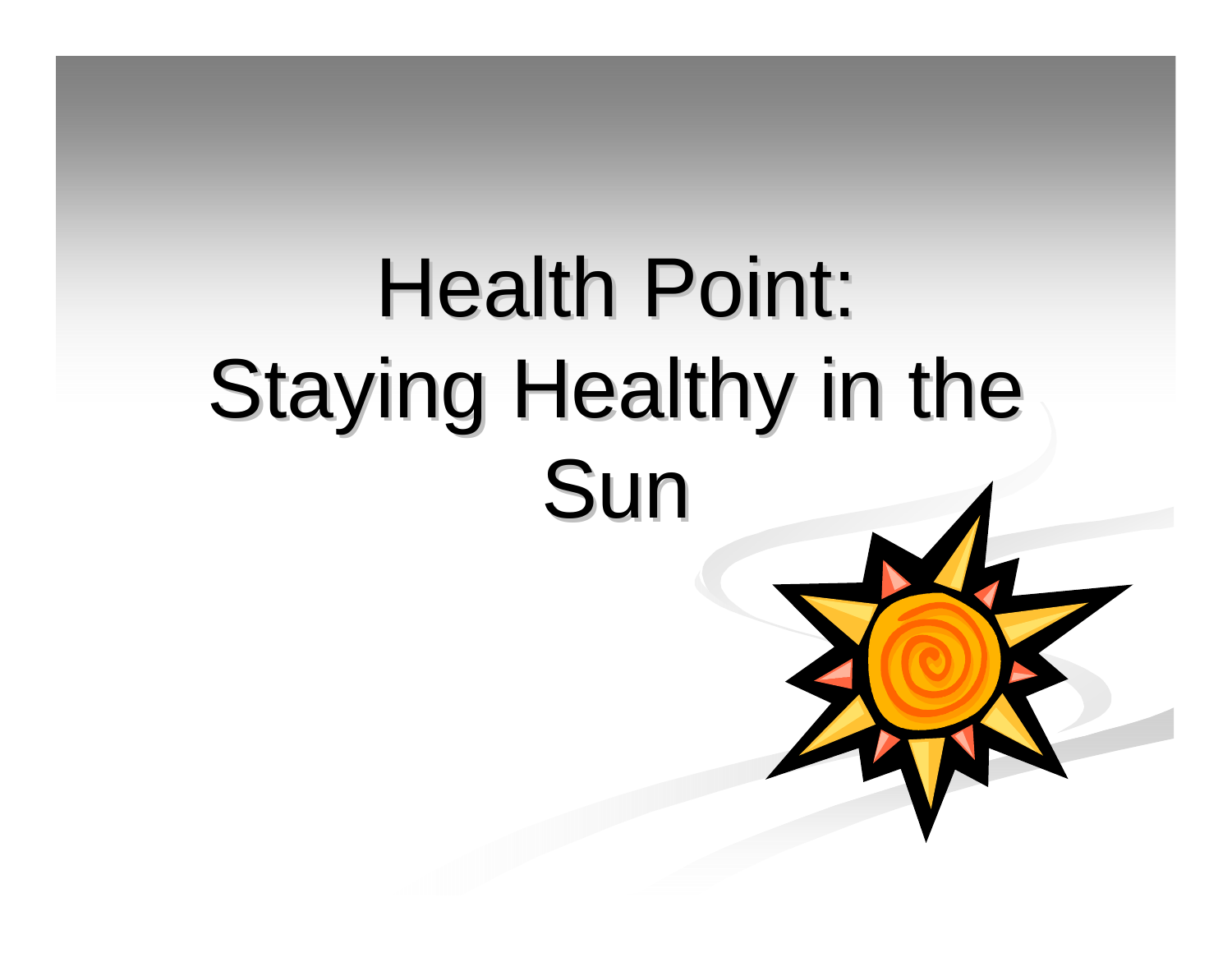#### Do you like to go out in **the sun? the sun?**



- $\blacksquare$  Now that it is summer, you may be thinking about spending more time outdoors.
- **There are lots of fun things to do in the sun** –go to the beach, have a picnic in the park, or just take a walk and enjoy the weather!
- **Exen though the sun is fun, it can also be** dangerous to your health.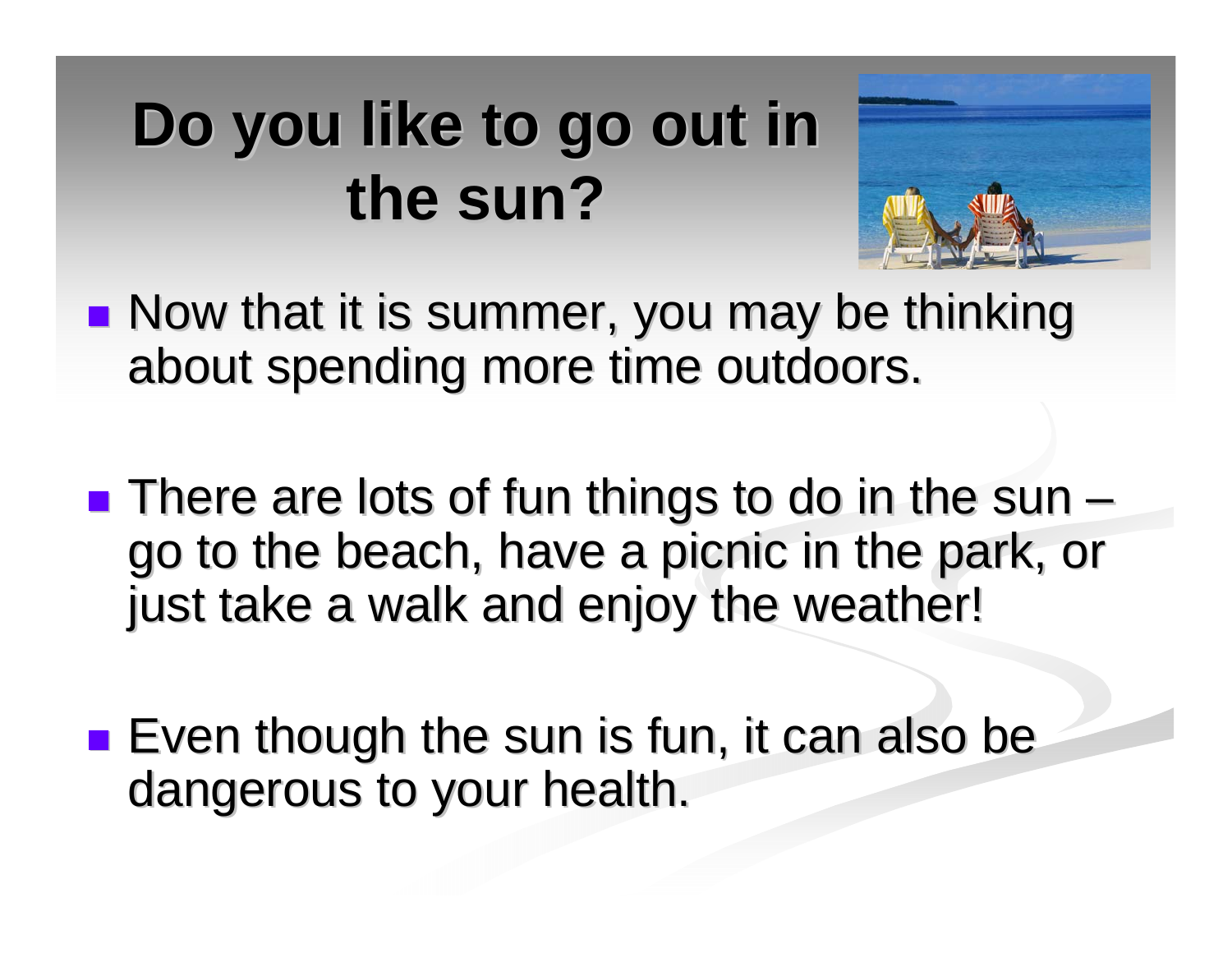#### The sun can be unhealthy for **your skin and for your eyes.**

- **The sun can cause your skin to burn.** 
	- A sunburn hurts.
	- Sunburns can also make you more likely to develop skin cancer.
- **The sun can also cause your eyes to burn.** 
	- When your eyes are damaged by the sun, you may be more likely to develop certain eye problems later in your life.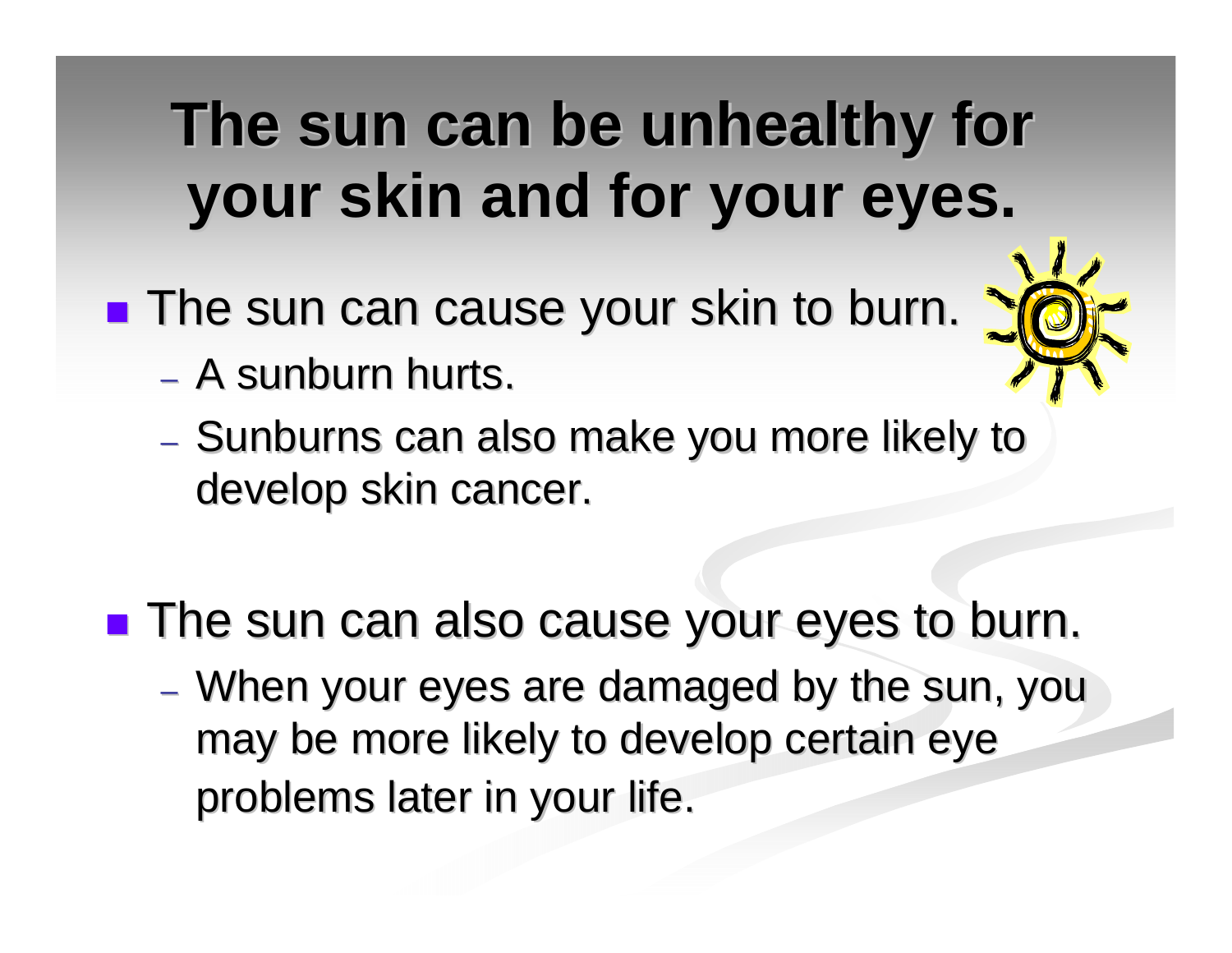#### Anyone can get sunburned, but some people are more sensitive to **the sun than others.**

**The You should be extra careful in the sun if you:** 

- Have fair skin, light-colored hair, or freckles
- Have had many sunburns in the past
- $-$  Have a family history of skin cancer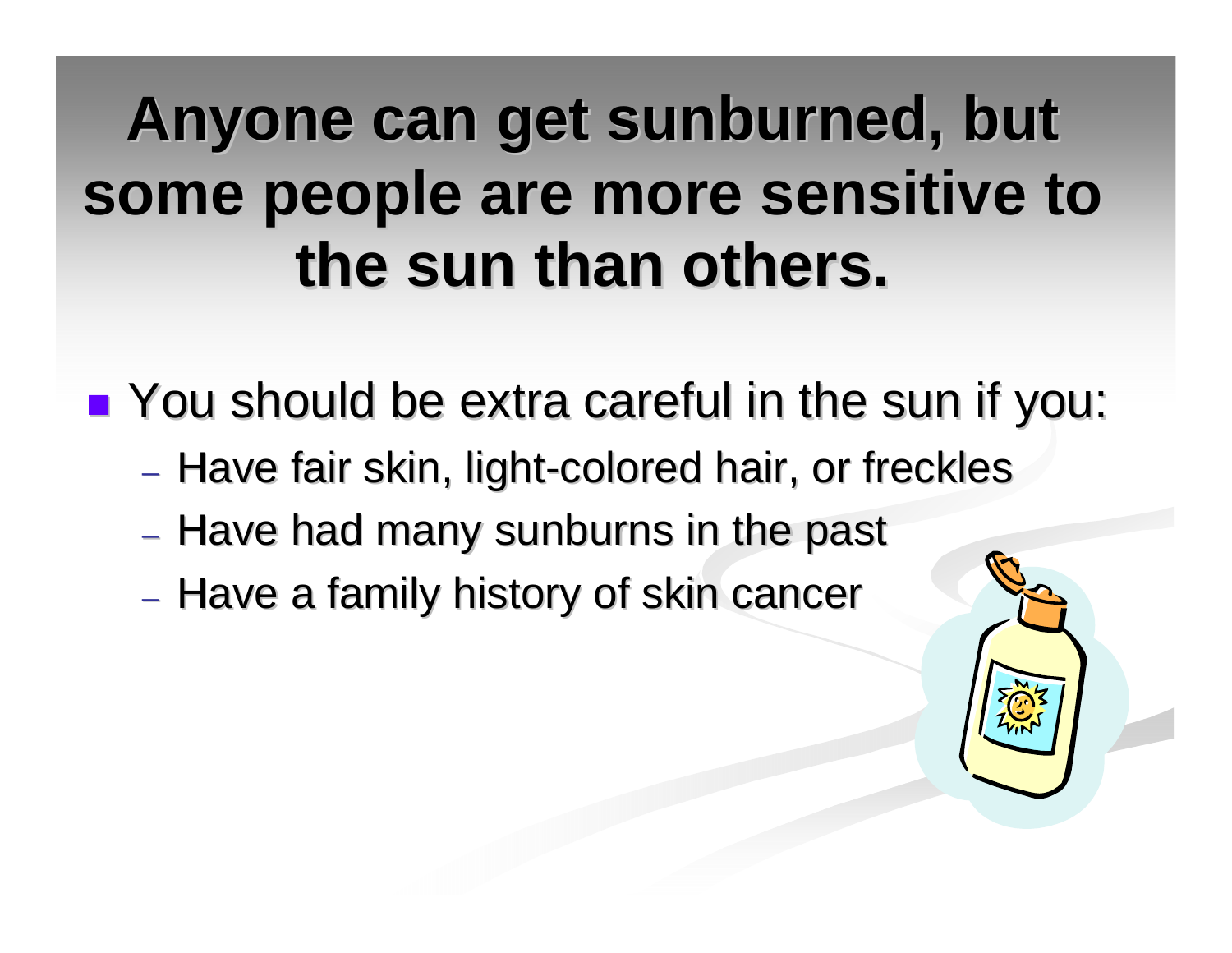#### **Medicine can also make your skin more sensitive to the sun. more sensitive to the sun.**

- **Medications that can increase your risk for** sunburn include:
	- $-$  Antihistamines used in cold and allergy medications medications
	- Antibiotics
	- Antidepressants
	- Cardiovascular drugs
	- Oral medications for diabetes



**Ask your doctor if your medicines will make** your skin more sensitive to the sun.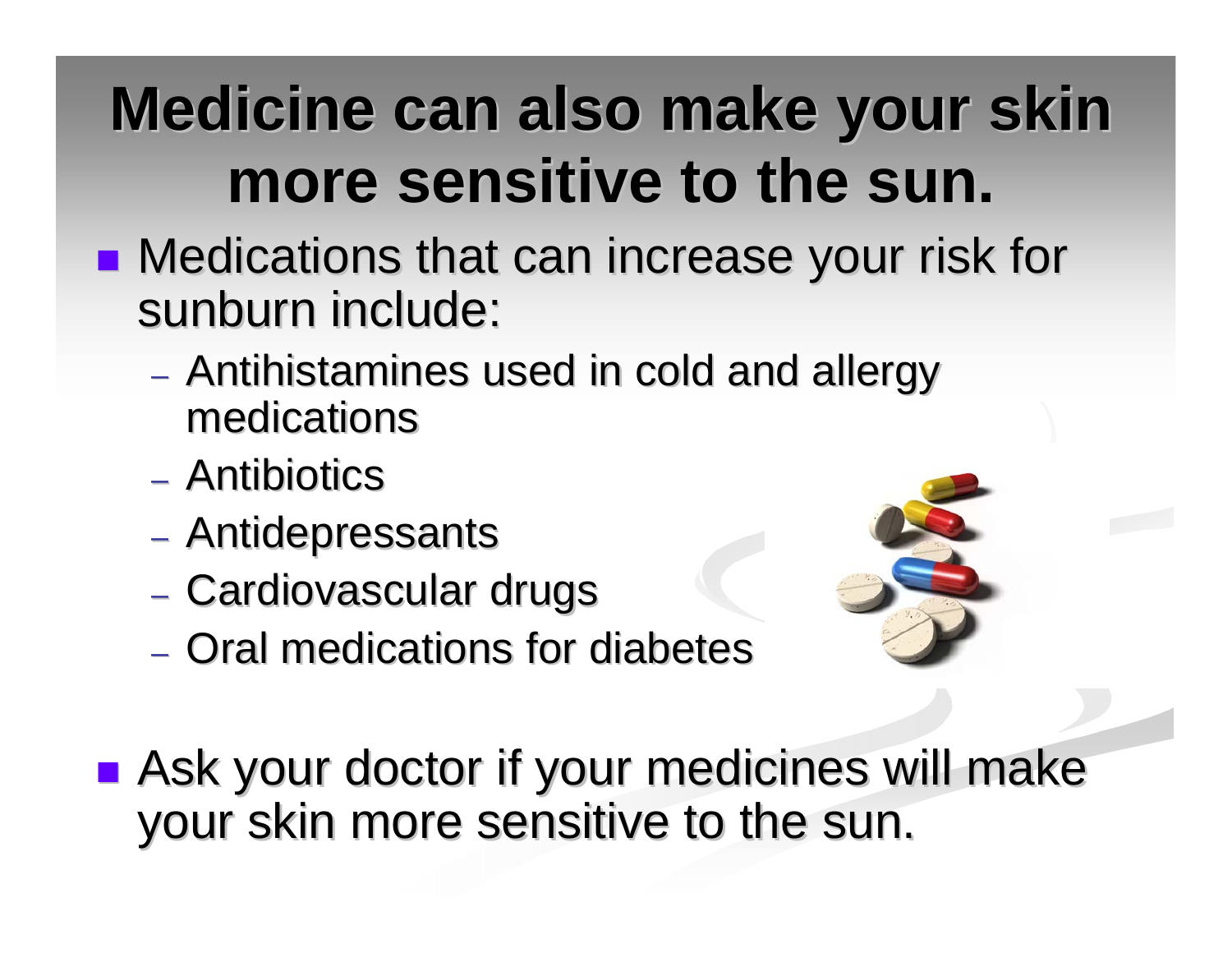### It is important for you to protect **yourself when you go out in the yourself when you go out in the sun.**

 $\blacksquare$  The sun is fun, but if you do not protect yourself you could get a sunburn.



- **n** Getting sunburns and spending time in the sun can increase your risk of developing skin cancer.
	- Skin cancer is a serious disease that can even kill you.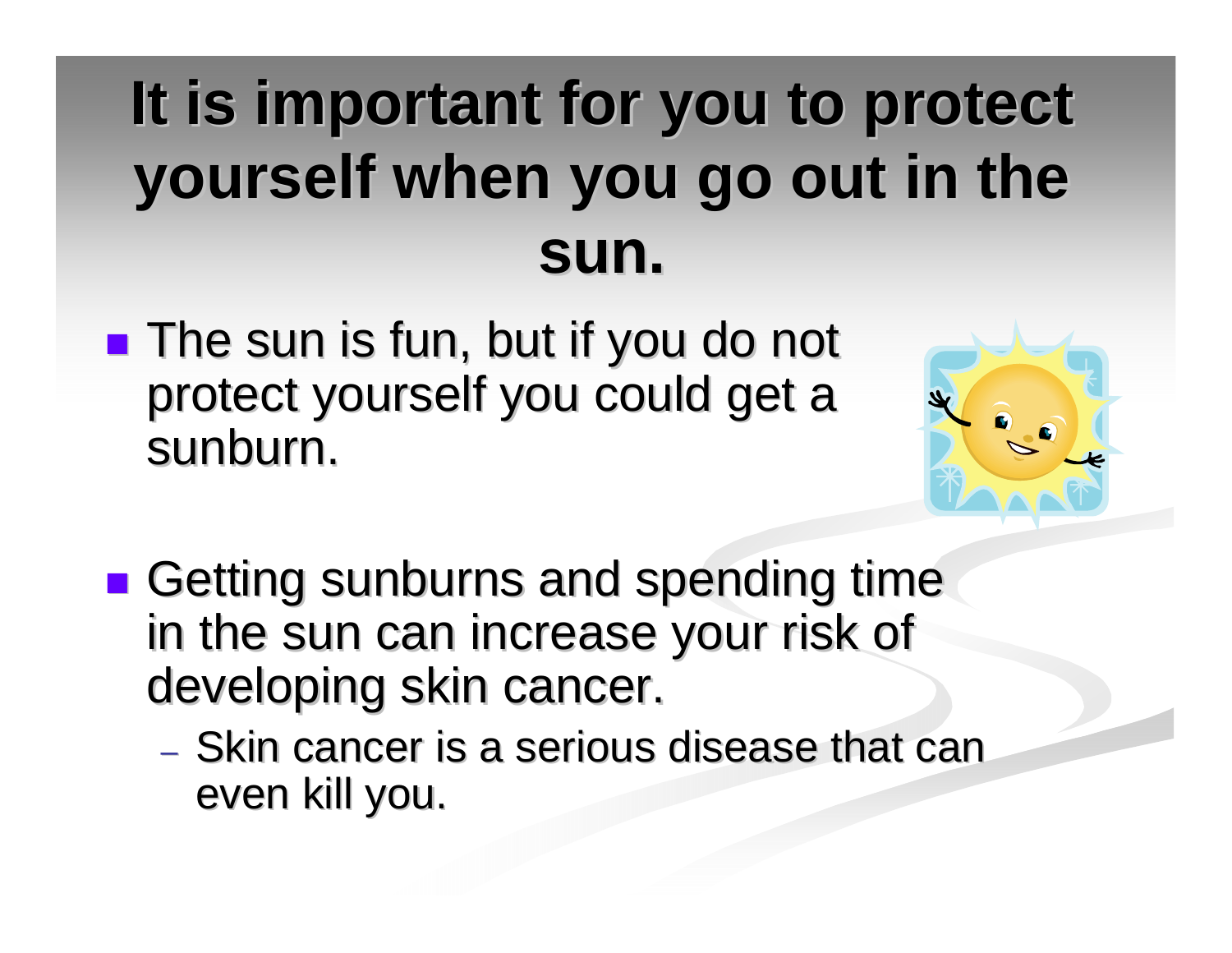#### **You will be able to tell if you You will be able to tell if you**  have a sunburn by the look and **feel of your skin. feel of your skin.**

- $\blacksquare$  If you have a sunburn your skin will turn red.
- $\blacksquare$  Your skin will also feel hot to the touch.



 $\blacksquare$  It may also feel dry and scratchy.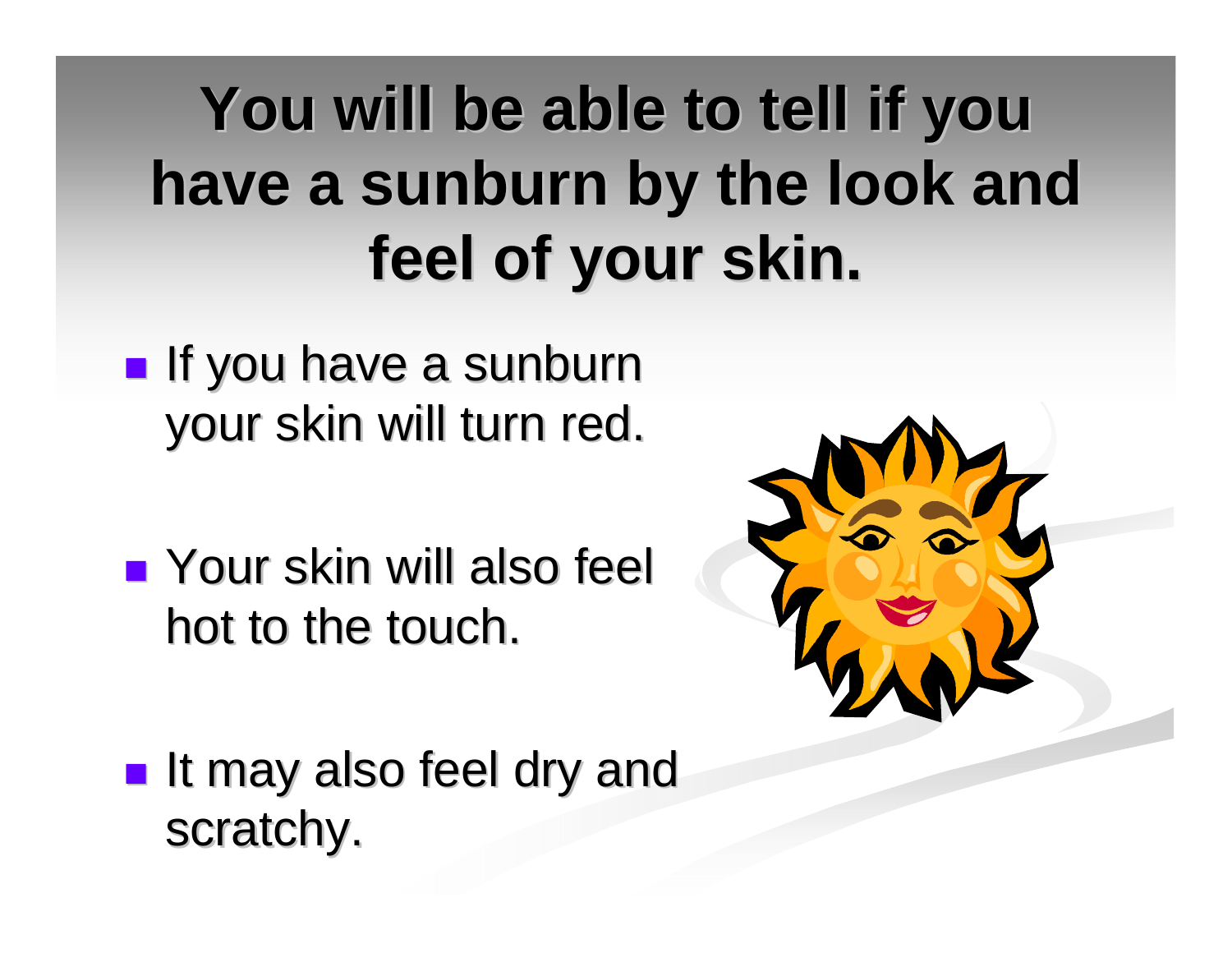#### If you get a sunburn, follow these **tips to feel better. tips to feel better.**

**• Avoid the sun until your skin is healed.** 



- ■ Take a cool (not cold) bath or gently apply a cool, wet cloth to any sunburned areas on your body.
- **Put some aloe vera gel on your skin (you** can buy this at most pharmacies).
- $\blacksquare$  Take an over-the-counter pain medication.
- **If the sunburn is so bad that blisters** develop, call your doctor.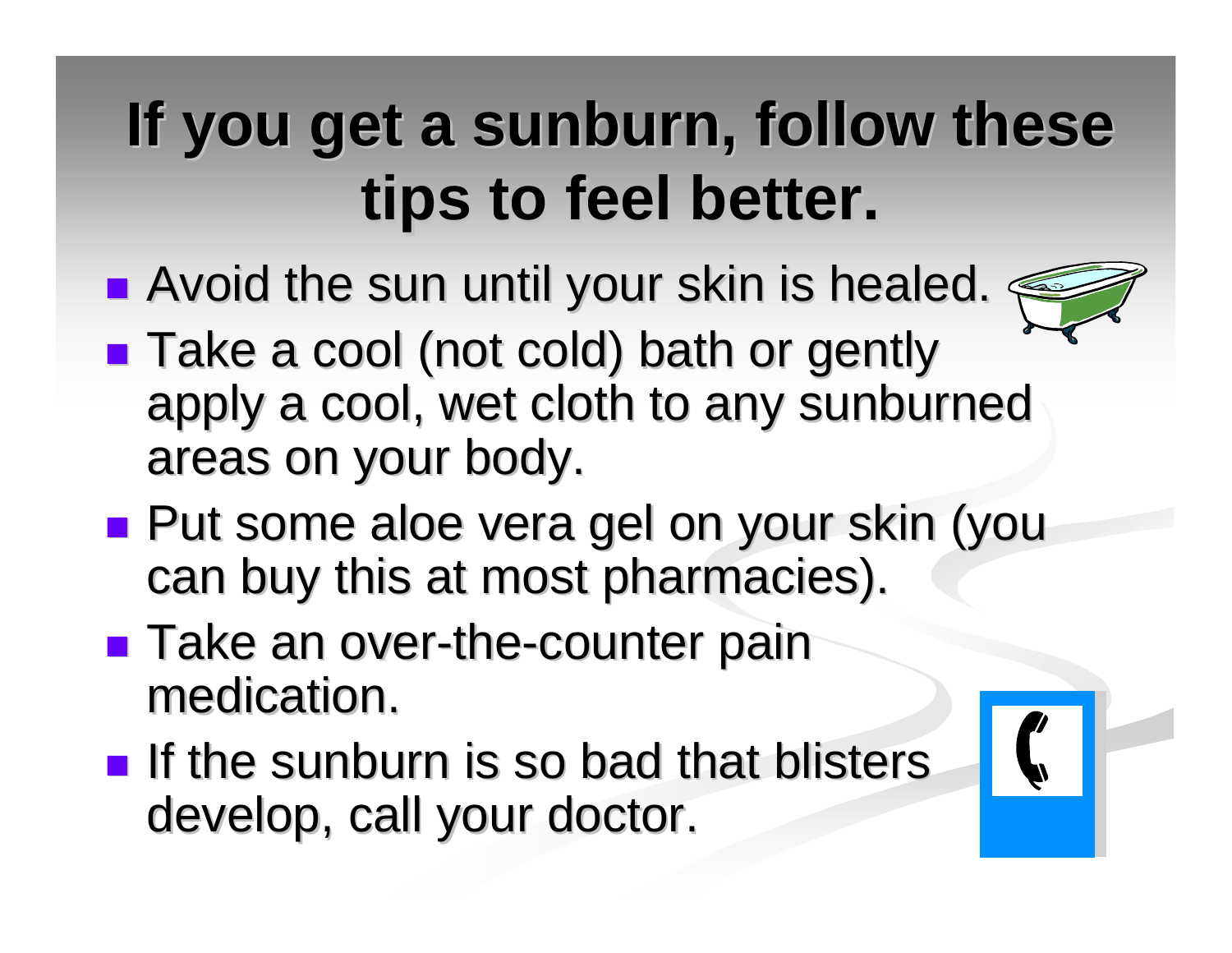#### **There are things you can do to protect your body from the sun. protect your body from the sun.**

- **Plan activities that you can do out of the sun** between 10am and 4pm  $\cdot$  $-$  this is when the  $\,$ sun is the strongest.
- **If you do go out in the sun, prepare yourself!** 
	- Wear a hat.
	- Wear sunglasses with 100% UV protection.
	- Use sunscreen with a Sun Protection Factor  $(SPF)$  of 15 or higher.
	- $-$  Put on a lip balm with sunscreen in it.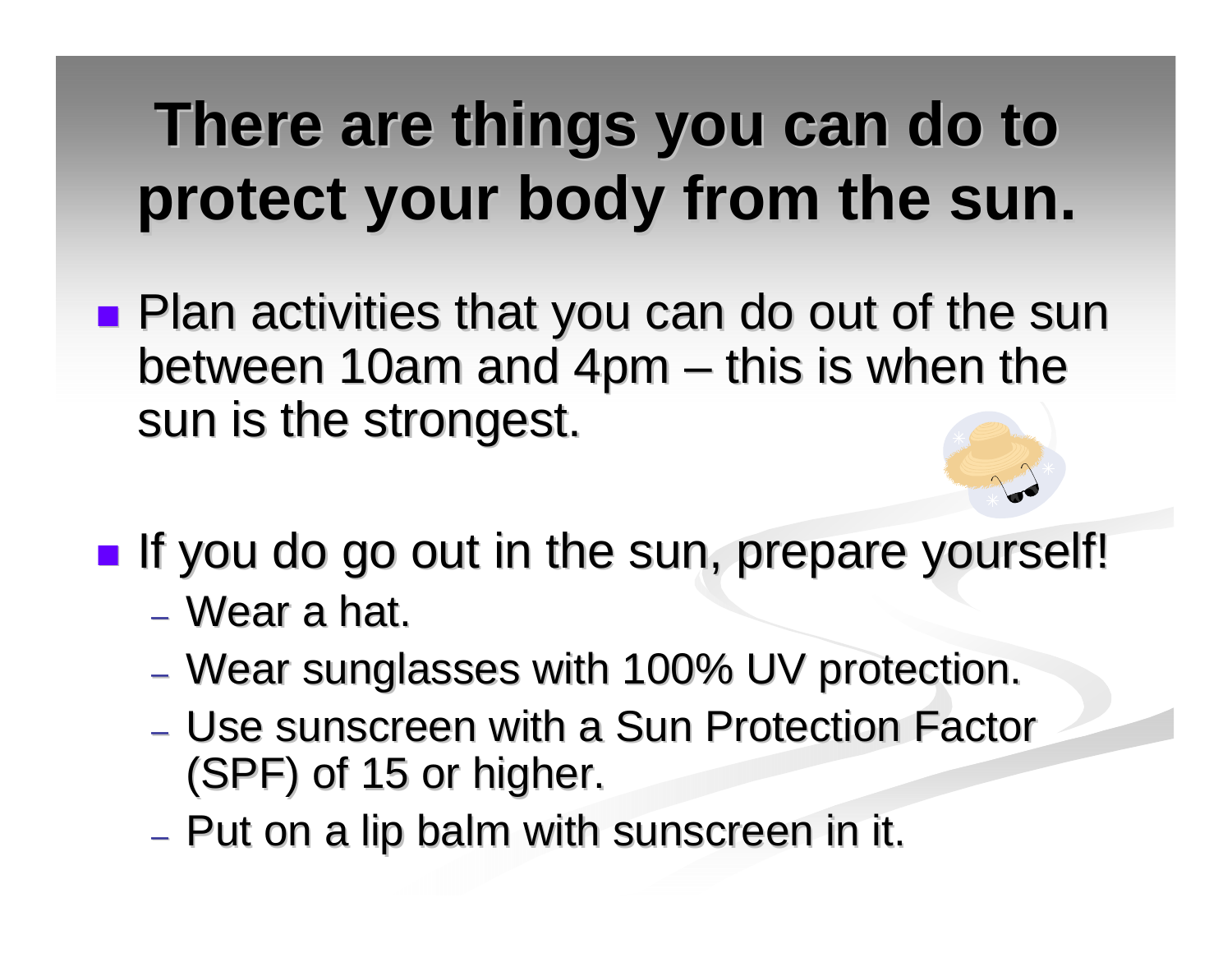#### **Once you are outside, you can continue to protect yourself all day. continue to protect yourself all day.**

- **Put on more sunscreen every two to three** hours.
- **If you are swimming or sweating, put on** sunscreen more often.
- $\blacksquare$  Stay in the shade as much as possible; bring an umbrella to make your own shade.

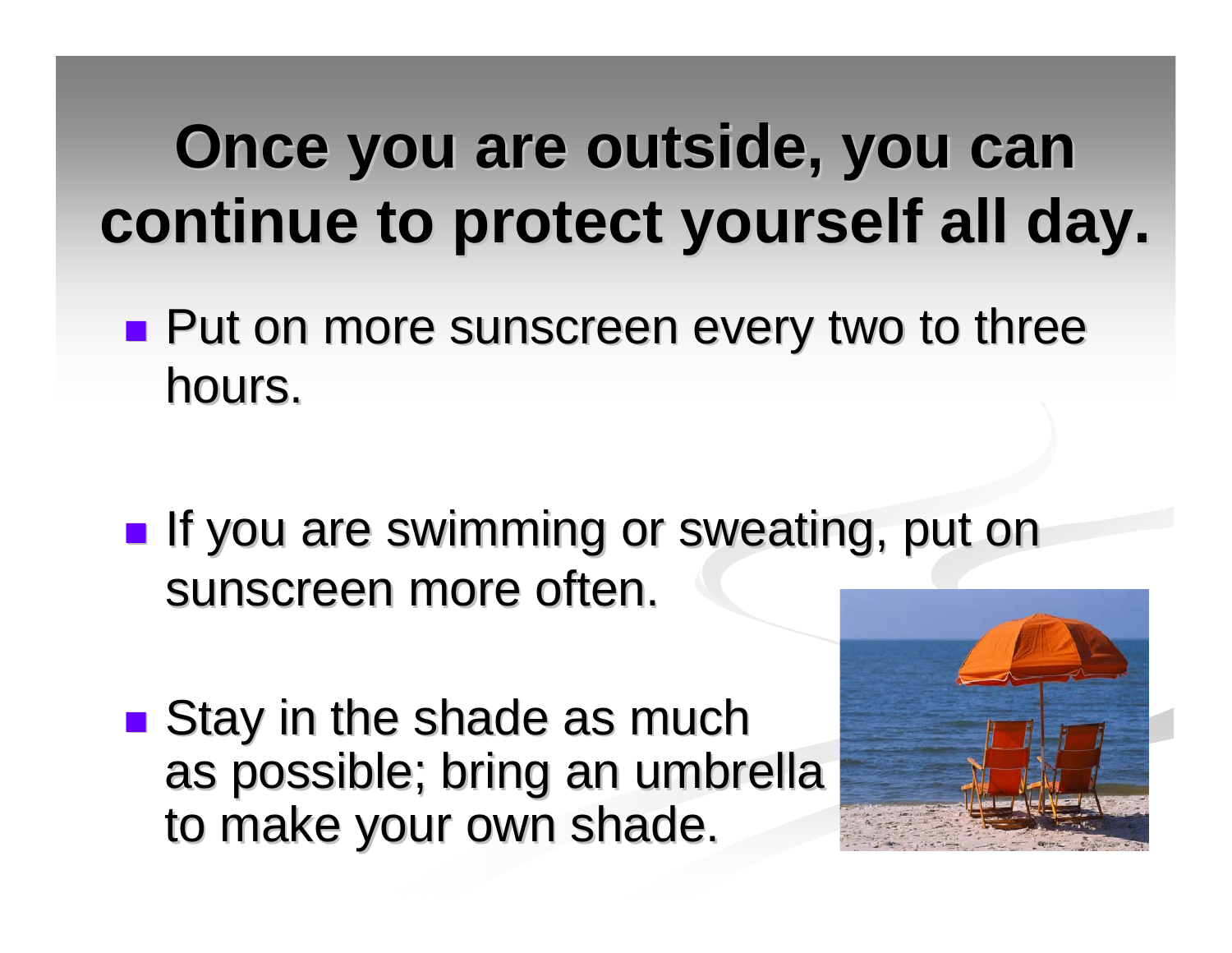#### In addition to sunburn, spending **too much time in the sun could too much time in the sun could cause you to suffer dehydration or cause you to suffer dehydration or heat stroke. heat stroke.**

- **Dehydration is when your body loses too** much water.
	- $-$  Signs of dehydration include feeling tired and thirsty, and having dry lips or a dry tongue.
- **Heat stroke is when your body gets too hot** and is unable to cool itself down.
	- Signs of heat stroke include fever, vomiting, dry skin, and shortness of breath.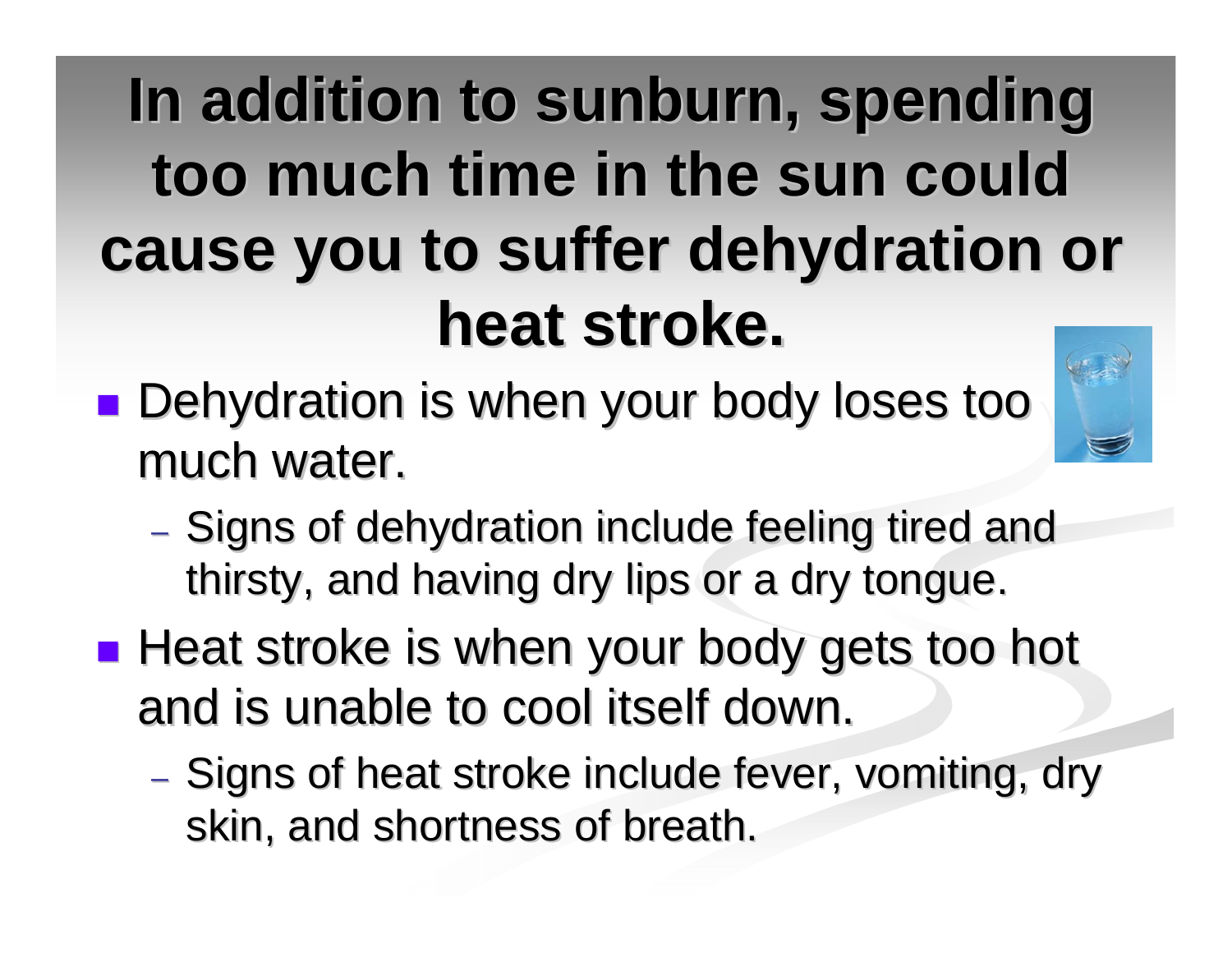#### If you think you have dehydration, **you should drink water right away you should drink water right away and take a rest out of the sun. and take a rest out of the sun.**

- **P** You can also prevent dehydration by drinking water before you feel thirsty and drinking water before you feel thirsty and drinking water often when you are spending time in the sun.
	- $-$  You can also drink juice or Gatorade.
		- $\,$  When you are spending time in the sun, try to avoid drinking tea, coffee, soda, or alcohol.
- **Remember to take breaks in the shade** throughout the day.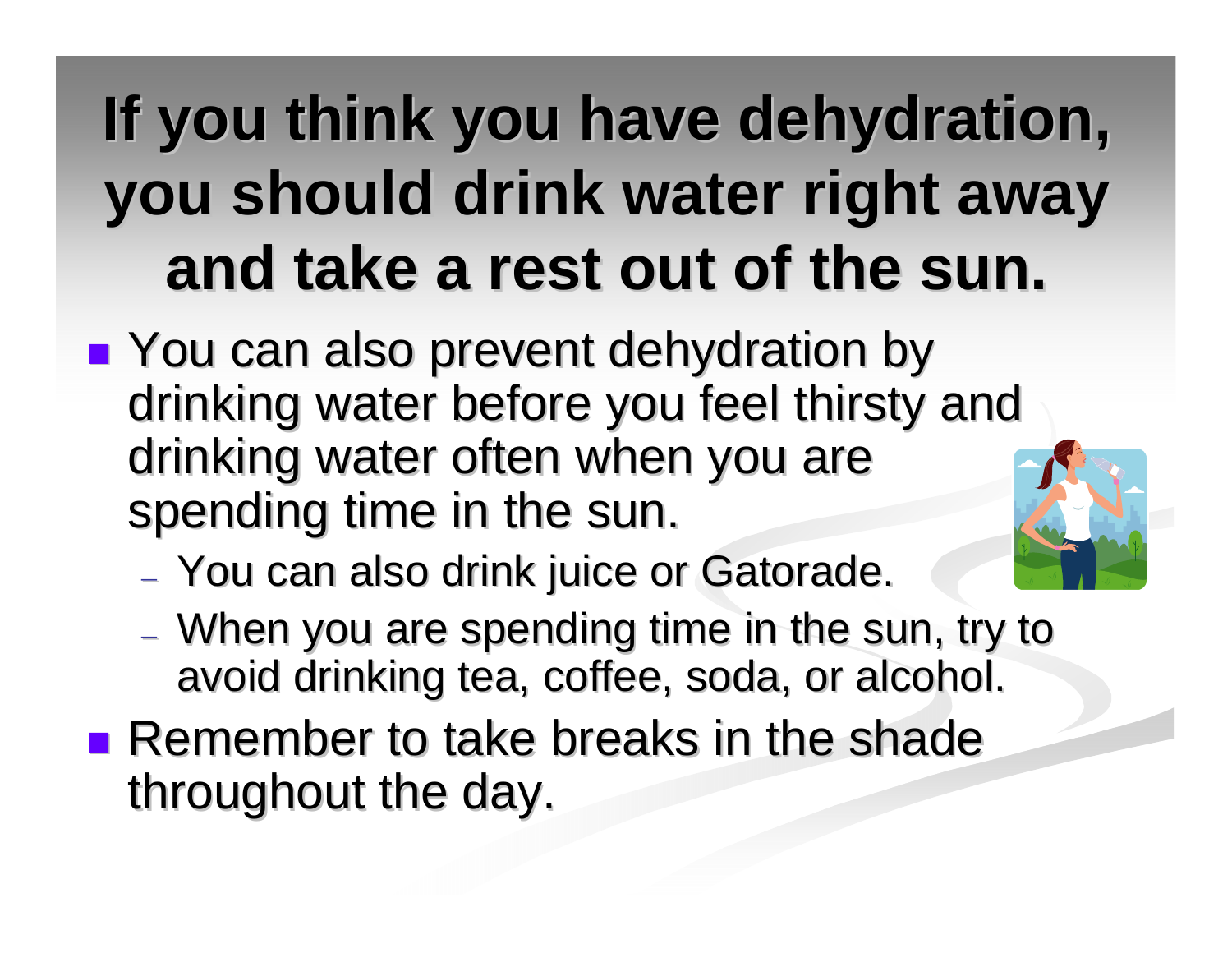#### If you think you are suffering **from heat stroke, you should call from heat stroke, you should call 9 1 -1 or go to the emergency 1 or go to the emergency room quickly. room quickly.**

- **If it is not treated, heat stroke can lead to** death.
- ■ You can prevent heat stroke by drinking plenty of water during hot weather and trying to stay out of the sun as much as possible.



**If it is hot outside, do not stay in a parked** car with all of the windows closed.

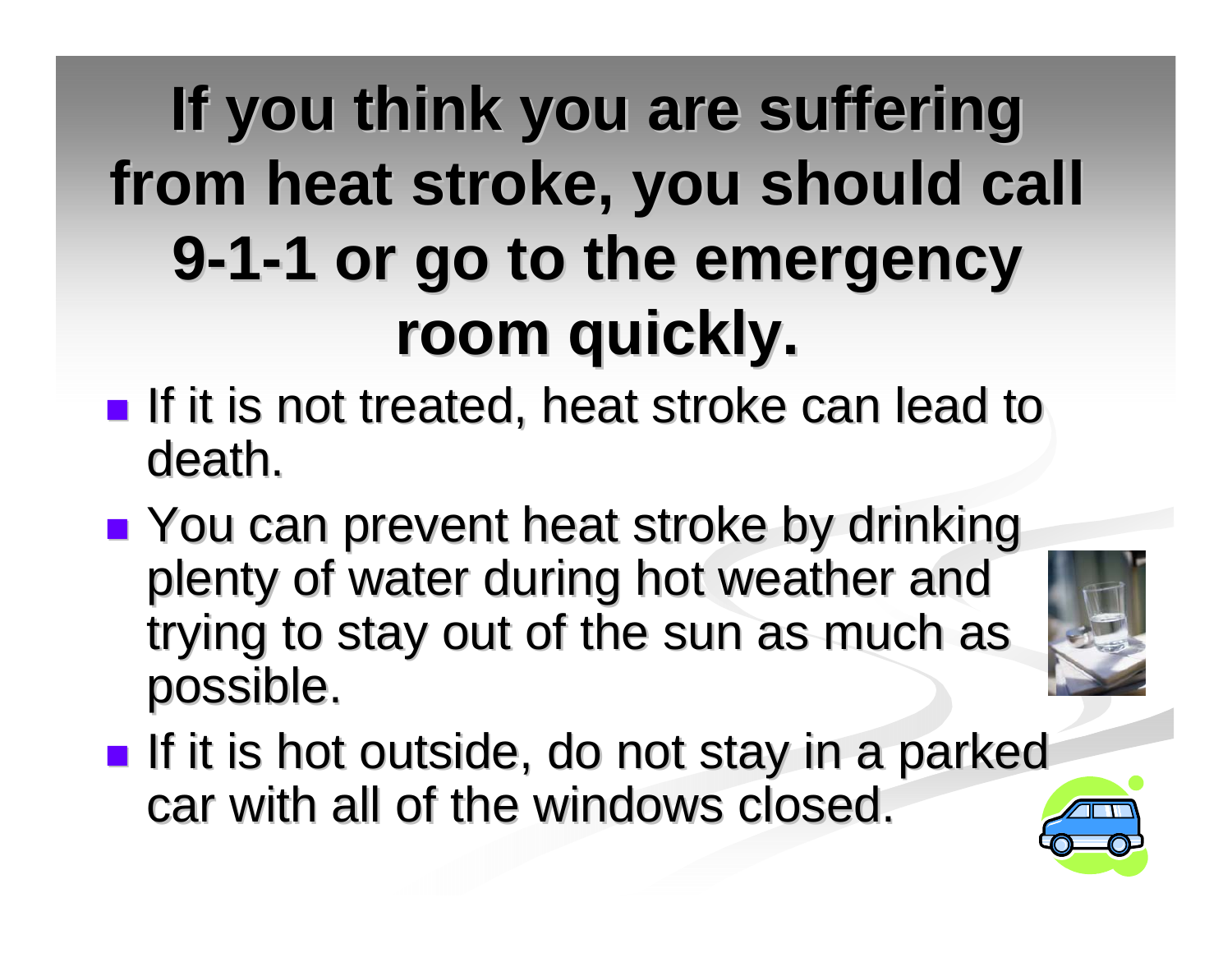#### **To learn more about staying To learn more about staying**  healthy in the sun, check out these **articles and websites! articles and websites!**

**DDS Safety Net articles:** 

- www.ddssafety.net/Archives/Archives/Consumers/ SummerSun.aspx
- www.ddssafety.net/Archives/Archives/Consumers/ SummerSafety.aspx
- **Desimble Detect Websites:** 
	- The American Cancer Society: www.cancer.org
	- The National Safety Council: www.nsc.org/ehc/sunsafe.htm